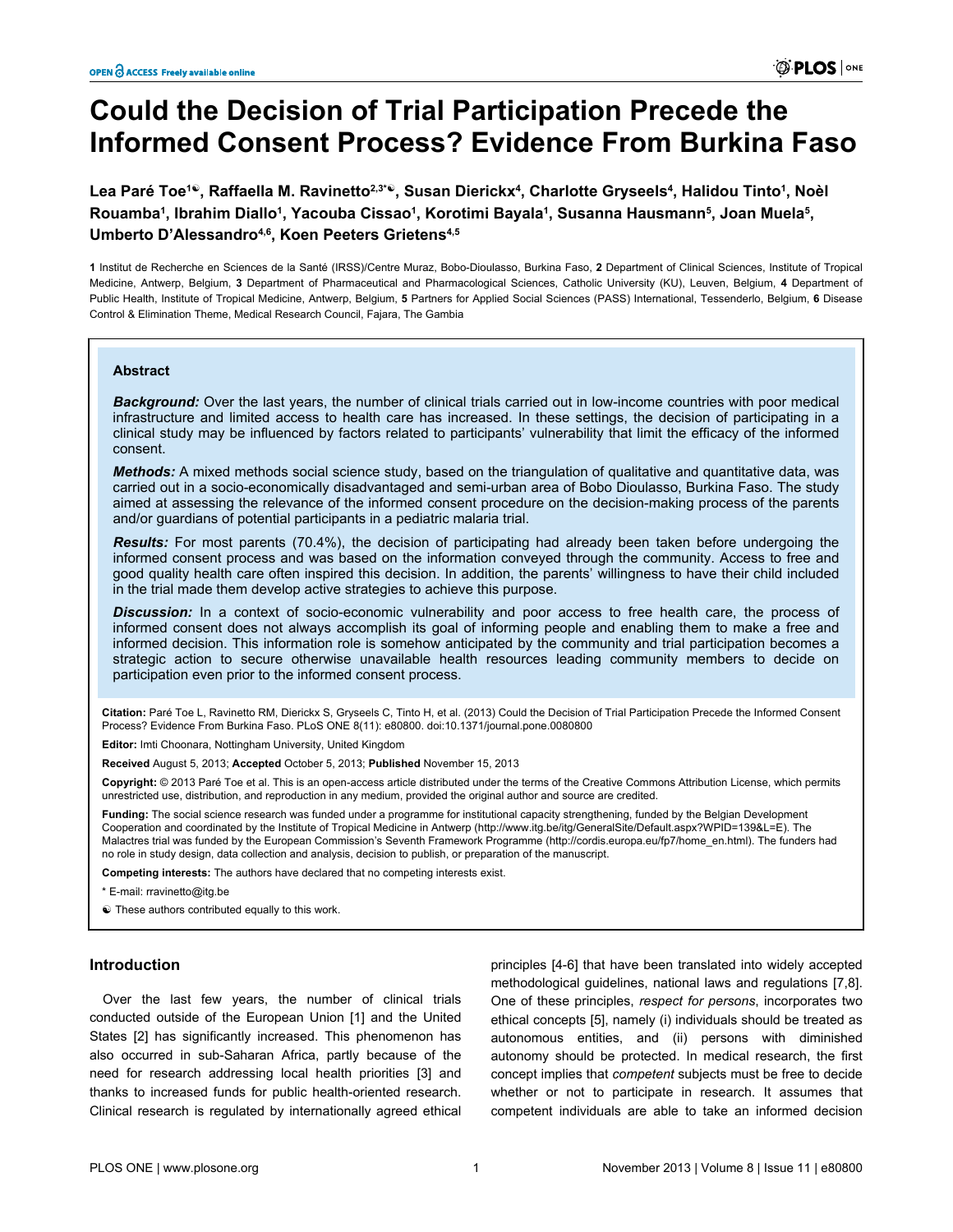after the *informed consent* process, in which all relevant information is provided, discussed and understood. The concept of diminished autonomy refers to the fact that some individuals are not considered competent to consent, e.g. young children [\[9,10\]](#page-8-0), minors [\[11–13](#page-8-0)] or individuals suffering specific physical/mental conditions [[14,15\]](#page-8-0). In these cases, additional measures for their protection (i.e. the consent of a legal representative) must be taken.

Nevertheless, the individual's willingness and capacity of taking an unbiased decision on clinical trial participation may be hampered by other factors, one of them being 'therapeutic misconception', meaning that the distinction between medical care and medical research is misunderstood [\[16\]](#page-8-0). The individual's capacity of taking an unbiased decision may also be limited in medical emergencies [[17](#page-8-0)–[19](#page-8-0)] or when an individual is desperately ill or has a terminal condition, as the enrolment in a clinical trial may represent the last hope to receive a life-saving treatment [[20](#page-8-0)–[22](#page-8-0)].

Diminished power in informed decision-making is not only linked to individual factors; it can also occur at group or community level. For instance, certain otherwise competent groups are potentially *vulnerable* to exploitation because of illiteracy [\[23\]](#page-8-0), institutionalization (e.g. individuals that are part of highly hierarchical structures such as detainees and/or soldiers), and socio-economical marginalization or deprivation [[24](#page-8-0)].

Though some factors limiting the efficacy of the informed consent process (such as therapeutic misconception) are ubiquitous, others are more frequent in low-income countries, such as high illiteracy rates and poor access to good medical care [\[25\]](#page-8-0). In this study the efficacy, strengths and limitations of the informed consent process, particularly the goal of *voluntariness*, were assessed in a clinical trial carried out in a low-income context.

## **Methods**

#### **Study site and population**

This social sciences study was carried out at the Dafra Health Centre in Bobo Dioulasso, Burkina Faso, among the parents of children screened and/or recruited in the clinical trial "In Vivo and in Vitro Efficacy of Antimalarial Treatments in Children in Burkina Faso" (MALACTRES), aiming at establishing the efficacy of the two national first-line antimalarial treatments. The study area is characterized by informal (i.e. without property titles), semi-urban settlements, with the furthest households situated approximately 5 km away from the health center. Economic activities are mostly informal and include small-scale trading and subsistence farming. Malaria is the most common cause of hospitalization and death [[26](#page-9-0)]. Treatment seeking itineraries are mainly based on medical pluralism, meaning the exploration of a diversity of therapeutic pathways to recover health. For malaria, selfmedication is often the first recourse. If symptoms persist, treatment is generally sought at the health centre. Patients and/or households bear all costs for any of these treatment choices, translating into a significant financial burden for the household. In fact, almost half of the population (42.8%) lives

below the poverty line, with a daily income estimated at less than one\$ [[27](#page-9-0)]. The price of a malaria treatment (ASAQ) is around 0.6\$ for an adult, 0.4\$ for an adolescent and 0.3\$ for a child, while the costs of attendance at the health facility are of 0.6\$ for children and 1.5\$ for adults.

## **The Malactres trial**

The Malactres clinical trial (ClinicalTrials.gov identifier: NCT00808951), to which this social science study was linked, was a phase IV, open label, parallel group study investigating the *in vivo* and *in vitro* efficacy of artemether-lumefantrine (AL) and amodiaquine-artesunate (ASAQ) in children with uncomplicated malaria. It was sponsored by the IRSS/Centre Muraz (Burkina Faso) and funded by the European Union (FP7). Children aged 6 months to  $\leq$  15 years, with monoinfection with *P. falciparum* (parasitemia of 4,000–200,000 asexual parasites per  $\mu$ l), fever (axillary temperature ≥ 37.5 °C or fever in the last 24 hours) and whose parents/guardians agreed on participation, were eligible to participate. Exclusion criteria included body weight < 5 kg, haemoglobin  $\leq$  5.0 g/dl, participation in any other investigational study during the previous 30 days, known hypersensitivity to study drugs, severe malaria, severe malnutrition, as well as other known intercurrent illness or condition which would place the subject at risk or interfere with the study results. The primary endpoints were the unadjusted and adjusted treatment failure at day 42. The secondary end-points were unadjusted and adjusted treatment failure at day 28, fever clearance time, asexual parasite clearance time, gametocytaemia at day 7, 14, 21, 28, 35 and 42, and safety profiles. Randomisation numbers were computer-generated in blocks of 20. Overall, 440 children were recruited, randomized and treated with either AL or ASAQ, and actively followed up for 42 days. Recruitment was carried out during three periods: from December 2008 to February 2009, from July 2009 to March 2010, and from July to December 2010. Before the first recruitment period, information related to the trial had been given to the community inside the trial area by the research team.

#### **Study design, data collection and sampling**

This study triangulated qualitative and quantitative methods and consisted of three strands, i.e. exploratory, trial and explanatory (in standard notation [qual  $\rightarrow$  quan+qual  $\rightarrow$  quan], as described in [Figure 1](#page-2-0).

The Exploratory Strand consisted of qualitative research in the local communities.

During the Trial Strand, the qualitative ethnographic data were triangulated with the quantitative data collected at the Dafra health center by means of an Entry and Exit Survey for the parents and/or guardians.

During the Explanatory Strand, a questionnaire was administered to a random sample of the same parents and/or guardians.

**Exploratory qualitative strand.** In order to explore possible relevant variables for the second strand of the study, two months before the start of the third period of recruitment for the Malactres trial, in-depth interviews were carried out with ten parents/guardians whose children had been previously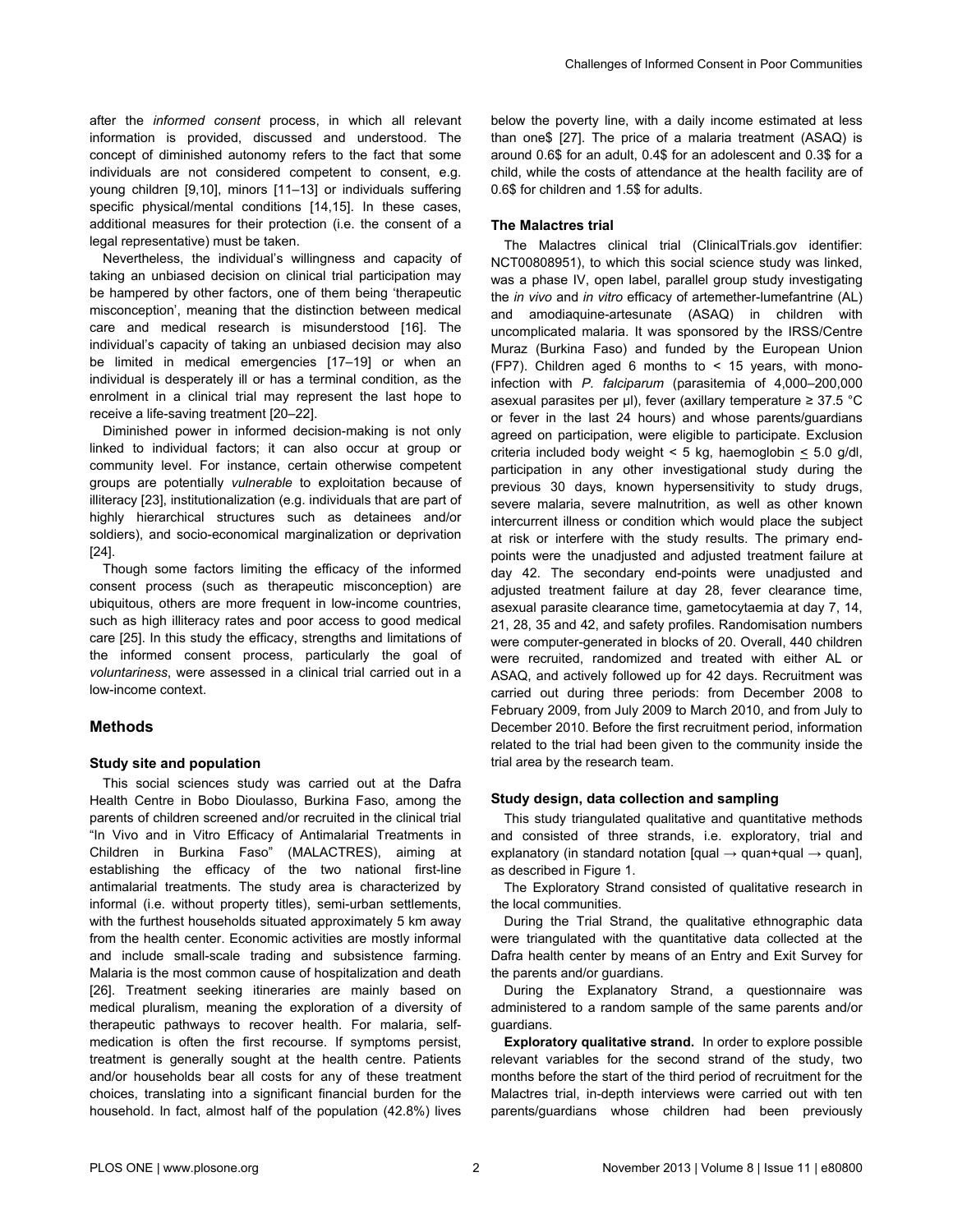#### <span id="page-2-0"></span>Figure 1. Outline of study design

| <b>Research Strand</b>      | <b>Methods</b> | Data collection instrument                             |
|-----------------------------|----------------|--------------------------------------------------------|
| Phase 1: Exploratory strand | Qual           | In-depth Interviewing                                  |
| Phase 2: Trial strand       | <b>OUAL</b>    | In-depth interviews<br>Participant Observation<br>FGDs |
|                             | <b>QUAN</b>    | <b>Entry Survey</b><br><b>Exit Survey</b>              |
| Phase 3: Explanatory strand | Quan           | Follow-up Survey                                       |
|                             |                |                                                        |

## **Figure 1. Outline of Study Design.**

doi: 10.1371/journal.pone.0080800.g001

included in the trial. Parents/guardians were purposefully sampled (i.e. participants are selected on purpose for the information they can provide and that could not be obtained as well from other choices). Informal interviews were also conducted with fifteen mothers, fathers or guardians whose children had not been screened for the trial but were aware the trial was ongoing. Informants were theoretically sampled (i.e. gradually selected in accordance with emerging results/theory) at community level. The interviews focused, among other factors, on knowledge/awareness of the Malactres trial, general motivations of community members for participating in the trial, and perceived possible advantages and risks related to the trial. The in-depth interviews with parents/guardians of recruited children were recorded and transcribed, while for parents/guardians of non-recruited children, notes were taken during or immediately after the informal interviews.

**Trial Strand.** The Trial Strand consisted of participant observation, focus groups discussions and quantitative surveys.

Participant observation was carried out at the health centre on a daily basis during the third Malactres recruitment period and consisted of informal discussions with purposefully selected parents/guardians attending the health center with children younger than 15 years old. Informal interviewing was preferred in order to put the interviewees at ease and reduce the possible social desirability bias related to the place of the survey (i.e. health facility) and the type of questions (e.g., the perception of the trial, the research team and local health staff). The questions focused on the reasons for attendance, category of health providers planned to visit, i.e. health staff or research personnel, and on the knowledge of the trial.

One focus group discussion (FGD) was conducted among purposefully selected parents/guardians whose children were screened but not included in the trial. The FGD aimed at obtaining additional information on the respondents' opinions concerning the trial's inclusion/exclusion criteria. The parents/ guardians were approached after screening, when leaving the health center. Fourteen people participated in the discussion.

Two brief structured questionnaires were administered at the health center. The first one (Entry Survey) was administered to all parents/guardians arriving with a child at the health center. It consisted of six questions focusing on the reasons for

attendance, awareness about the ongoing clinical trial and related expectations.

For the second one (Exit Survey), parent-child pairs were approached at the time they were leaving the health center. Parents/guardians whose children had been screened for the trial were included. The survey consisted of eleven questions aiming at determining the level of understanding of the information conveyed during the informed consent process, the respondents' reasons for participating, and their knowledge of the trial's experimental nature, objectives, risks and benefits.

**Explanatory strand.** A follow-up survey was carried out two months after the end of recruitment on randomly selected parents/guardians whose children had been screened and who had agreed to be re-contacted. They were administered a structured questionnaire (Follow-up Survey), in order to determine the remaining level of understanding of the trial objectives and procedures, the overall perception of the trial and the sources of information on its benefits and risks.

## **Data analysis**

**Qualitative data analysis.** Data collection and analysis were concurrent and data analysis was a continuous, flexible and iterative process. Preliminary data were intermittently analyzed in the field after which further research was conducted confirming or refuting temporary results through constant validity checks. All transcriptions of recorded interviews and focus group discussions and the notes of informal conversations and observations were managed and analyzed in NVivo 9 (QSR International).

**Quantitative data analysis.** All data were entered in Epidata 3.1 [\(www.epidata.dk](http://www.epidata.dk)) and analyzed with Stata 11 [\(www.stata.com\)](http://www.stata.com). Frequencies were calculated for the main outcome variables. Fisher's test was carried out to assess the role of prior knowledge of the trial on decision to participate.

**Data quality and bias.** Given the sensitive nature of the questions, measures were taken to increase the quality of the survey data (in terms of wording and question order) as well as to avoid over-burdening the participants. Qualitative exploratory data had already shown that parents/guardians did not want to 'lose time' at the health center, especially when leaving. Therefore, socio-demographic information was collected only during the explanatory strand, within the community, and not at the health center.

#### **Ethical considerations**

The study was approved by the Ethics Committee of the Centre Muraz (ref.10-2010/CE-CM) and by the Institutional Review Board of the Institute of Tropical Medicine, Antwerp, Belgium (ref.10125715). Before fieldwork, local health and administrative authorities were informed about the study objectives and the field activities. Ethnographic research followed the Code of Ethics of the American Anthropological Association [\[28\]](#page-9-0). All interviewees gave oral informed consent after the explanation of the objectives and procedures in the local language. Oral consent was preferred and approved by the above-mentioned committees, since the interviewees were not put at risk of being harmed in their safety or psychological well-being. All parents/guardians who were proposed to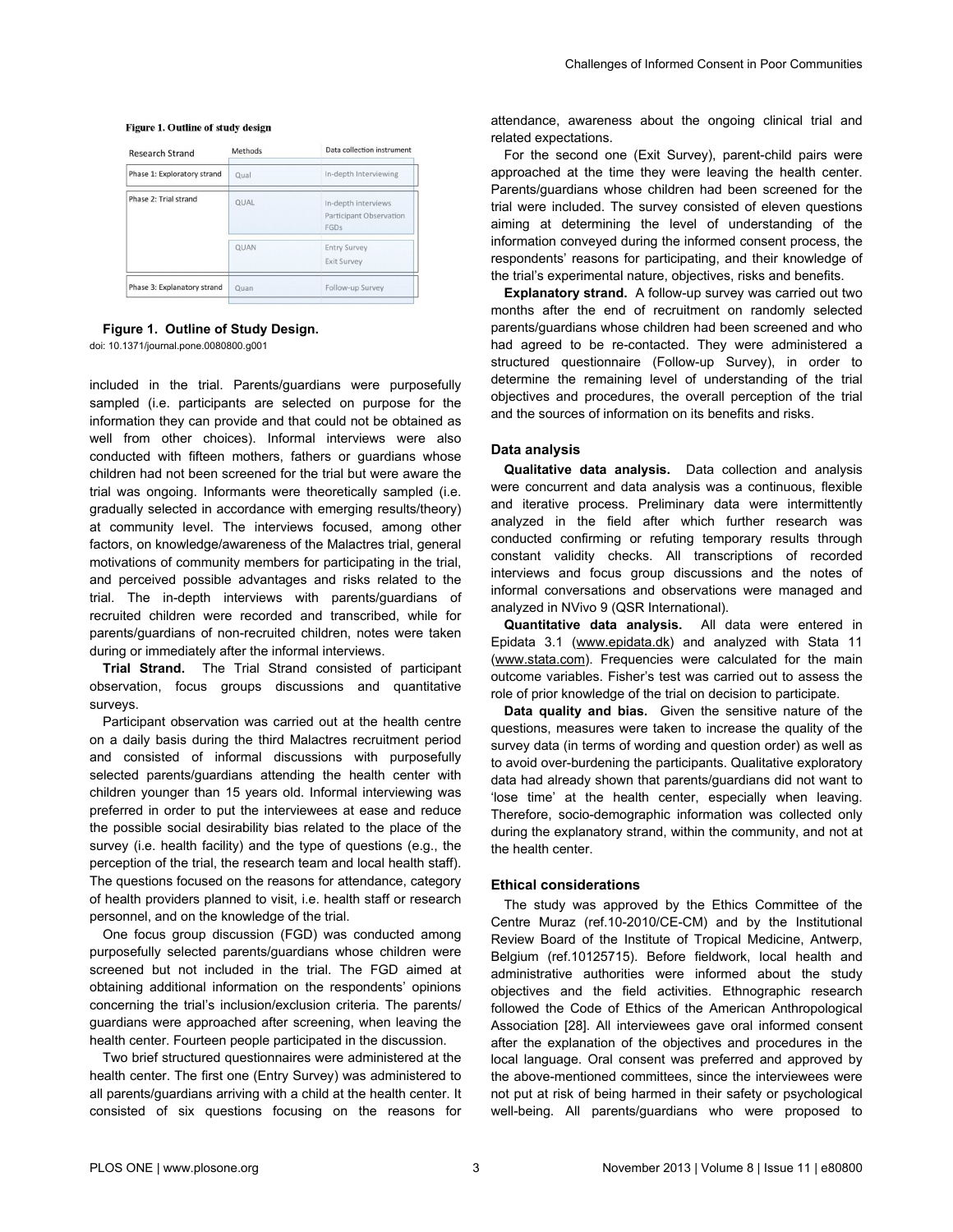**Table 1.** Overview Survey participants (Trial Strand).

| Phase 2. Trial Phase                                | N   | Instrument           |
|-----------------------------------------------------|-----|----------------------|
| Caregivers of potential participants attending the  |     |                      |
| <b>Health Center</b>                                |     |                      |
| Caregivers of participants not screened by the      |     |                      |
| research team                                       | 152 | <b>Entry Survey</b>  |
| Caregivers of participants screened by the research | 408 |                      |
| team                                                |     | Entry + Exit Surveys |
| Total                                               | 560 |                      |
| Caregivers of participants screened by the          |     |                      |
| research team                                       |     |                      |
| Caregivers with recruited child(ren)                | 162 | Entry + Exit Surveys |
| Caregivers with non-recruited child(ren)            | 225 | Entry + Exit Surveys |
| Caregivers unable or refusal to participate in the  | 9   | Entry + Exit Surveys |
| survey                                              |     |                      |
| Missing                                             | 12  | Entry + Exit Surveys |
| Total                                               | 408 |                      |
| <b>Phase 3. Explanatory Phase</b>                   |     |                      |
| Screened caregivers surveyed in community           |     |                      |
| Caregivers with recruited child(ren)                | 70  | Follow-up Survey     |
| Caregivers with non-recruited child(ren)            | 42  | Follow-up Survey     |
| Total                                               | 112 |                      |

doi: 10.1371/journal.pone.0080800.t001

participate gave their consent to do so. All original recordings, transcriptions and notes were made anonymous. Access to the database was restricted to the members of the research team.

## **Results**

Overall, 560 parents/guardians participated in the Entry Survey. Four hundred and eight children met the trial prescreening criteria and were asked to complete the Exit Survey (Trial Strand), 162 of which were recruited for the trial (Table 1). The Follow-up Survey included 112 households, 70 of which had at least one child included in the trial.

Almost all respondents (98.2%, 110/112) were married, mostly illiterate women (84%, 94/112 without formal schooling). Their mean age was 32.7 years (+/- 7.8 SD) (Table 2).

#### **Awareness of the trial upon arrival at health centre**

Upon arrival, more than half (62.7%, 351/560) of the interviewed parents/guardians were already aware of the ongoing trial (Entry Survey, [Table 3\)](#page-4-0). Indeed, 59.7% (334/560) of them were attending the health centre because of the research team (referred to as the Centre Muraz team and the 'people that bring aid'). This proportion was higher (70.4%, 114/162) in the subgroup of parents/guardians of children that would be later recruited in the trial [\(Table 4,](#page-4-0) Exit Survey).

Both the qualitative and quantitative data confirmed that the information parents/guardians had received on the trial before meeting the study team came largely from friends and family. Only 14.3% (16/112) of parents whose children were screened stated to have heard about the trial for the first time from the health staff. The content of the information received at

**Table 2.** Socio-demographic information of the surveyed in the community (Explanatory Strand).

| Mean age (years)                               | Range          | SD         |
|------------------------------------------------|----------------|------------|
| 32.7                                           | $20 - 55$      | 7.8        |
| Socio-demographic information respondents      | Frequency      | Percentage |
| (Total= 112)                                   |                |            |
| <b>Place of residence</b>                      |                |            |
| Informal settlement                            | 111            | 99,1       |
| Other neighbourhoods                           | $\mathbf{1}$   | 0.9        |
| Gender                                         |                |            |
| Female                                         | 110            | 98,2       |
| Male                                           | $\mathfrak{p}$ | 1.79       |
| Level of schooling                             |                |            |
| No schooling                                   | 94             | 83.9       |
| Primary                                        | 12             | 10,7       |
| Secondary                                      | 6              | 5,4        |
| <b>Marital status</b>                          |                |            |
| Married                                        | 110            | 98.2       |
| Not married                                    | 2              | 1.8        |
| Person accompanying child to the health center |                |            |
| Mother                                         | 102            | 91, 1      |
| Father                                         | 1              | 0,9        |
| Guardian                                       | 9              | 8          |

doi: 10.1371/journal.pone.0080800.t002

community level centered mainly on 'free health care' and 'people working on malaria' and 'helping children' ([Table 5](#page-5-0)).

## **Decision-making**

As showed in [Table 3](#page-4-0), among those parents/guardians aware of the on-going study upon arrival at the health centre, the large majority (97.4%, 342/351) had already decided, before the informed consent procedure, to participate in the study if the opportunity were offered. Among parents/guardian who were unaware of the study when arriving at the health center, a similarly high proportion (85.6%, 178/208) stated they would participate if any such study was available. More than half (62.5%) of all parents/guardians was (i) already aware of the ongoing trial; and (ii) claimed to have attended the health facility to seek out the research team; and, at the same time, stated (iii) they had already decided to participate in the trial. We did the Fisher's exact test on the role of prior knowledge of the trial on decision making and the difference was significant (P<0,001). For (iii), the most common reasons for participation, as determined in the Exit Survey, were the perceived 'aid' provided by the trial (67.3%), the better quality of care (31.5%) and the better quality of the medication (13.0%) provided [\(Table 6\)](#page-5-0).

#### **Perception of the trial in the community**

The local communities knew there was a team working on malaria, perceived to offer aid and free–of-charge treatment. The research team was often referred to as "les gens qui aident" (i.e. people providing help) or identified as the 'Centre Muraz's people', as opposed to the health providers at the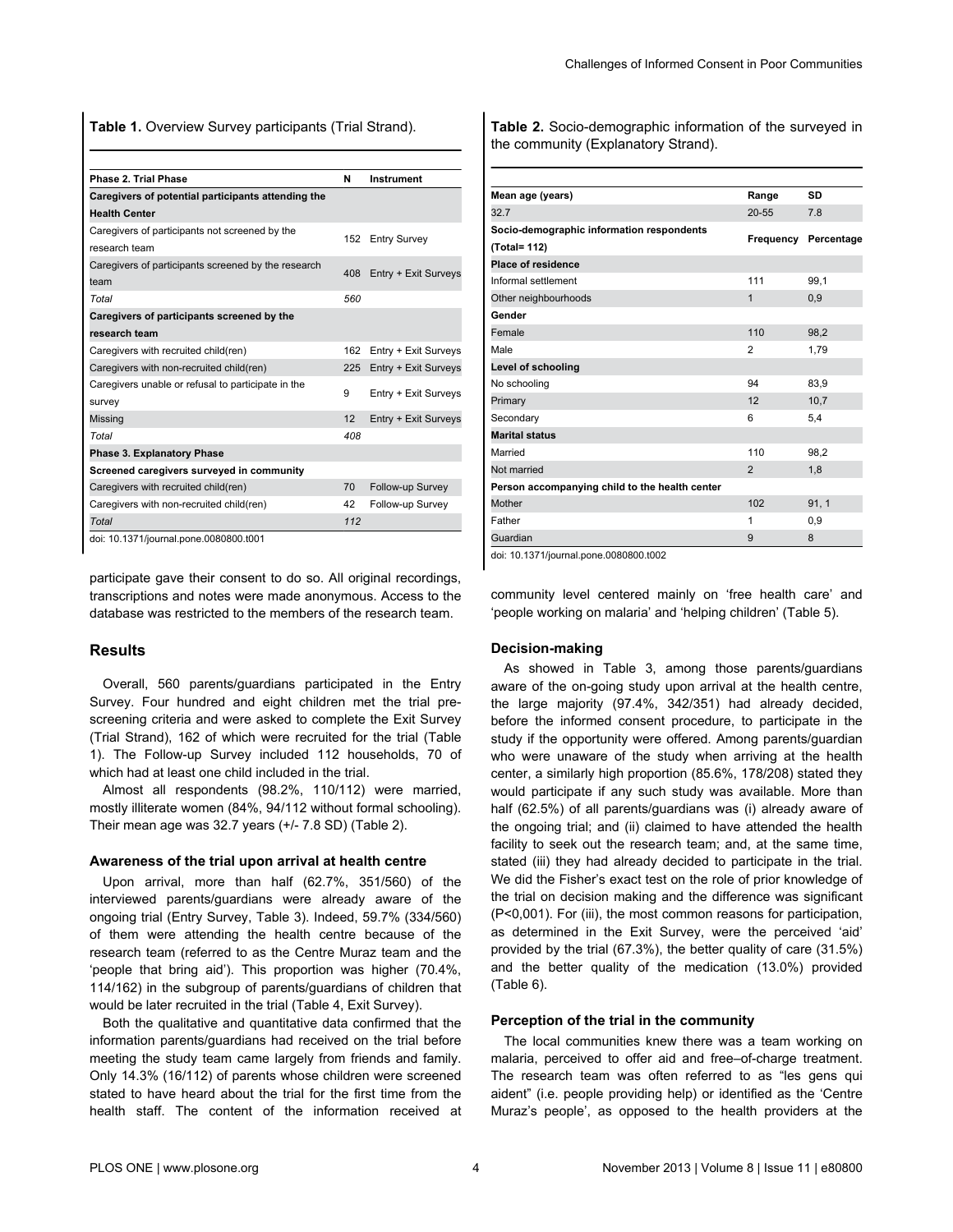<span id="page-4-0"></span>**Table 3.** Decision making on trial participation of all caregivers of children attending the health centre (Trial Strand).

| <b>Overview from the Entry Survey</b>                     |                | <b>Frequency Percentage</b> |
|-----------------------------------------------------------|----------------|-----------------------------|
| Reason for attending the health centre                    |                |                             |
| To consult the health centre staff                        | 214            | 38.2                        |
| To consult the team of the Centre Muraz                   | 160            | 28,6                        |
| To consult 'the people that bring aid'                    | 174            | 31,1                        |
| Don't know                                                | $\mathbf{1}$   | 0,18                        |
| Other                                                     | 11             | 1,97                        |
| Total                                                     | 560            | 100                         |
| <b>Awareness of Malactres Trial</b>                       |                |                             |
| People attending health centre aware of the trial         | 351            | 62,7                        |
| Decision to participate upon arrival at the health centre |                |                             |
| Already taken                                             | 342            | 97,4                        |
| Not yet decided                                           | 4              | 1,1                         |
| Depends                                                   | 5              | 1,4                         |
| Subtotal                                                  | 351            | 100                         |
| - People attending health centre not aware of the trial   | 208            | 37,1                        |
| Intention to participate if asked                         |                |                             |
| Would participate                                         | 178            | 85,6                        |
| Would not participate                                     | 17             | 8.2                         |
| Have not decided yet                                      | $\overline{7}$ | 3,4                         |
| Do not know                                               | 6              | 2,9                         |
| Subtotal                                                  | 208            | 100                         |
| Missing                                                   | 1              | 0.2                         |
| Total                                                     | 560            | 100                         |
| Participants seeking out the trial for participation      |                |                             |
| Participants arriving to see Centre Muraz staff; and      |                |                             |
| aware of The Malactres Trial, and with decision taken     | 350            | 62,5                        |
| to participate                                            |                |                             |

doi: 10.1371/journal.pone.0080800.t003

health facility where the trial was carried out. Receiving help for their children was the main motivation for agreeing to participate in the trial. This aid referred to the free-of-charge health care and, in a few cases (2.7%), to the 'taxi money' (*l'argent du taxi*) provided as compensation for transport costs. Similarly, in the follow-up survey, the large majority of respondents mentioned provision of aid (57.1%) and improvement of children's health (21.4%) as the aim of the trial, while only 10% mentioned that the study compared two different treatments [\(Table 7](#page-6-0)).

Both in the exploratory and trial strands, health care provided by the research team was perceived as being of better quality than the one usually available. Taking more time for the clinical examination, performing diagnostic tests prior to treatment and providing medication of better quality were among the reasons given for agreeing to participate in the trial [\(Table 8](#page-7-0), section 3, Q8-9).

**Table 4.** Decision making on trial participation of caregivers of children recruited in the trial (Trial Strand).

| Reasons for participation and awareness of the trial       |                | <b>Frequency Percentage</b> |
|------------------------------------------------------------|----------------|-----------------------------|
| Reason for attending the health centre                     |                |                             |
| To consult the health centre staff                         | 44             | 27,1                        |
| To consult the team of the Centre Muraz                    | 57             | 35,2                        |
| To consult 'the people that bring aid'                     | 57             | 35,2                        |
| Don't know                                                 | $\overline{4}$ | 2,5                         |
| Total                                                      | 162            | 100                         |
| <b>Awareness of Malactres Trial</b>                        |                |                             |
| People attending health centre aware of the trial          | 118            | 73                          |
| Decision to participate upon arrival at the health centre  |                |                             |
| Already taken                                              | 117            | 99,1                        |
| Not yet decided                                            | $\mathbf{1}$   | 0,9                         |
| Depends                                                    | 0              | 0                           |
| <b>Subtotal</b>                                            | 118            | 100                         |
| People attending health centre not aware of the trial      | 44             | 27,0                        |
| Intention to participate if asked                          |                |                             |
| Would participate                                          | 41             | 93.0                        |
| Would not participate                                      | 3              | 7,0                         |
| <b>Subtotal</b>                                            | 44             | 100                         |
| <b>Total</b>                                               | 162            | 100                         |
| Participants seeking out the trial for participation       |                |                             |
| Participants (i) arriving to see Centre Muraz staff; and,  |                |                             |
| (ii) aware of The Malactres Trial, and (iii) with decision | 114            | 70,4                        |
| taken to participate in trial.                             |                |                             |

doi: 10.1371/journal.pone.0080800.t004

## **Comprehension of research procedures and therapeutic misconception**

**Aid.** Despite the explicit mention of 'research' in the informed consent process ([Table 8, Q1](#page-7-0)), the qualitative analysis of narratives shows that the distinction between aid and research was often not understood by the respondents and that people considered the provision of aid, seen as a logical consequence of their poverty, as the main feature of the trial [\(Table 8,](#page-7-0) section 2, Q6-7).

**Randomization.** Despite having the concept of randomization explained during the informed consent process [\(Table 8,](#page-7-0) section 1, Q3), only 25.3% (41/162) of respondents had retained that all children did not receive the same medication during the trial (i.e. two different types of medication were given to different groups of children). The qualitative research revealed that even among those who had retained the information about the use of the two different treatments, it was believed that the allocation of a specific treatment was the consequence of the children's different constitutions and/or health problems.

**Risks and benefits.** During the Exit Survey, only a few (2.6%, 4/162) parents/guardians stated that there were risks related to trial participation [\(Table 6\)](#page-5-0). Conversely, the large majority (97.5%, 158/162) was able to state trial benefits.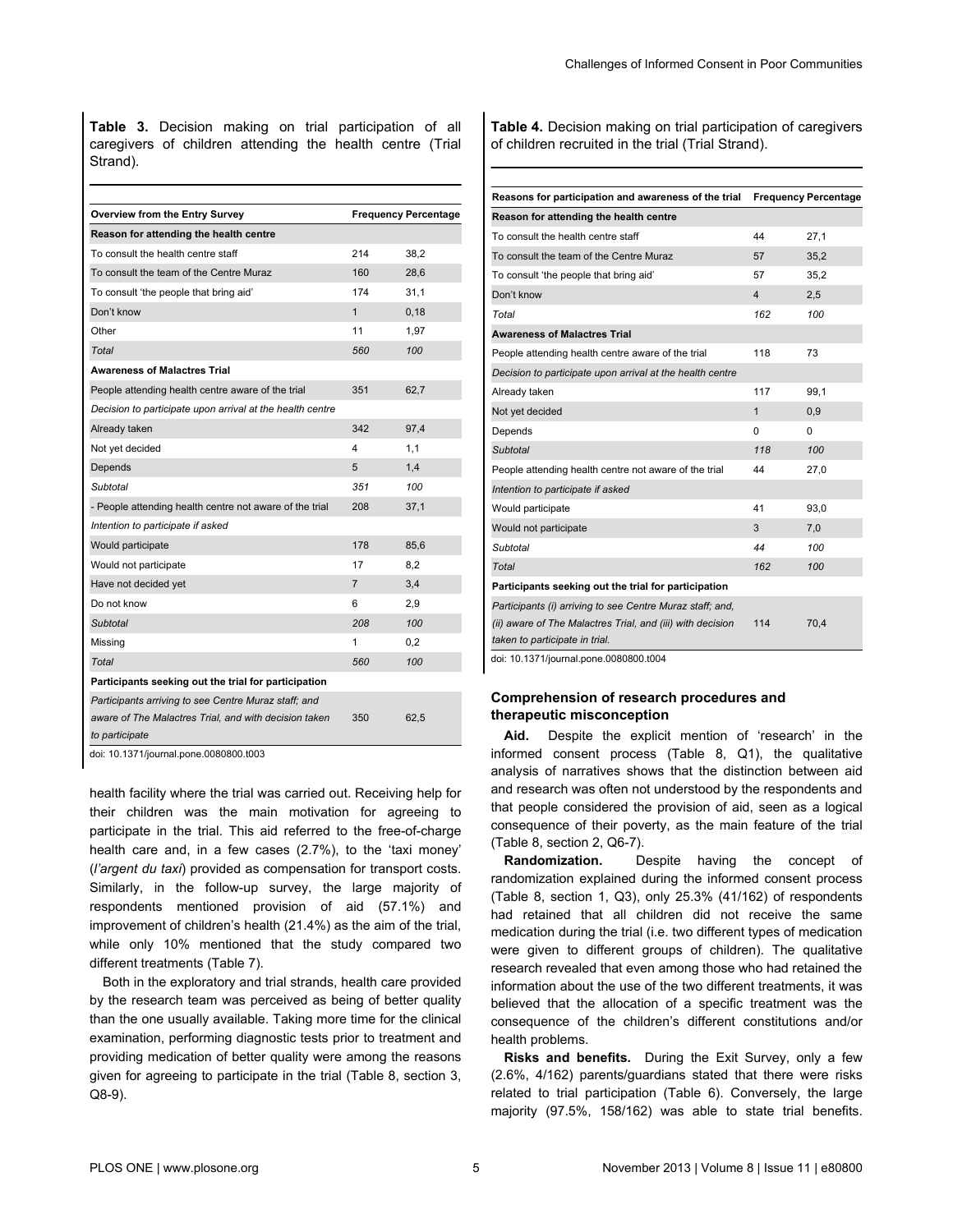<span id="page-5-0"></span>**Table 5.** Descriptive analysis of the Follow-up Survey (Explanatory Strand).

| Sources and content of the information leading to   |     |                             |  |
|-----------------------------------------------------|-----|-----------------------------|--|
| decision making                                     |     | <b>Frequency Percentage</b> |  |
| Reported source of initial information on the trial |     |                             |  |
| Neighbors                                           | 67  | 59.8                        |  |
| <b>Health staff</b>                                 | 16  | 14,3                        |  |
| <b>Relatives</b>                                    | 5   | 4,5                         |  |
| Other                                               | 13  | 11,6                        |  |
| Missing                                             | 11  | 9.8                         |  |
| Total                                               | 112 | 100                         |  |
| Reported content of the information initially       |     |                             |  |
| provided                                            |     |                             |  |
| People providing free care                          | 39  | 34,8                        |  |
| People working on malaria                           | 31  | 27,7                        |  |
| People helping children                             | 25  | 22,3                        |  |
| Clinical trial with medicines                       | 1   | 0,9                         |  |
| Taxi money as benefit                               | 3   | 2,7                         |  |
| Missing                                             | 13  | 11,6                        |  |
| Total                                               | 112 | 100                         |  |

doi: 10.1371/journal.pone.0080800.t005

However, only few (10.5%) affirmed that the trial could cause discomfort to the child or that the medication could have side effects (6.2%).

**Confidentiality.** Only 1 person (1/162) (Table 6) had retained any information about the right to confidentiality, despite the fact that this was explained in the informed consent process.

**Withdrawing from the study.** Two respondents (2/162) (Table 6) had retained they could withdraw from the study at any time ([Table 8](#page-7-0), section 1, Q4-5).

#### **Informal enrolment strategies**

Qualitative data from the Exploratory and Trial Strands showed that community members were not passive participants, rather active actors in the trial enrolment process, to the extent of developing strategies to increase the chances of their child being included in the trial. These strategies included providing erroneous information to the study team, e.g. not declaring the treatment taken by the child before attendance or not reporting non-malaria symptoms such as coughing or colds or other complications. Other strategies consisted in attending the health center very early in the morning; or, situating oneself in a clearly visible position in the waiting room to be more easily noticed by the trial staff (as some days not all potential patients could be screened); or sending someone else to assure such a place in the waiting room; and, trying to negotiate inclusion through an acquaintance of a member of the trial team.

The large majority (86%, 60/70) of parents/guardians of recruited children carefully stored their signed informed consent form, even after the end of trial, as evidence of trial

**Table 6.** Descriptive analysis of Exit Survey response (Trial Strand).

| Overview of the Exit Survey after the informed                               |              |                             |
|------------------------------------------------------------------------------|--------------|-----------------------------|
| consent process                                                              |              | <b>Frequency Percentage</b> |
| Reasons to have accepted to participate in the trial<br>(multiple responses) |              |                             |
| Aid provided by the trial                                                    | 109          | 67,3                        |
| Better quality of care                                                       | 51           | 31,5                        |
| Better quality of the medication                                             | 21           | 13,0                        |
| Other                                                                        | 3            | 1,9                         |
| Knowledge of the reasons behind the study                                    |              |                             |
| Yes                                                                          | 8            | 4,9                         |
| No                                                                           | 154          | 95,1                        |
| Total                                                                        | 162          | 100                         |
| Knowledge of the benefits of the trials                                      |              |                             |
| Able to mention trial benefits                                               | 158          | 97,5                        |
| Unable to mention trial benefits                                             | 4            | 2,5                         |
| Total                                                                        | 162          | 100                         |
| Knowledge of the possible risks for the child                                |              |                             |
| Yes                                                                          | 4            | 2,6                         |
| No                                                                           | 152          | 97,4                        |
| Missing                                                                      | 6            |                             |
| Total                                                                        | 162          | 100                         |
| Knowledge of the difference in medication for the                            |              |                             |
| children in the study                                                        |              |                             |
| Yes                                                                          | 82           | 50,6                        |
| <b>No</b>                                                                    | 41           | 25,3                        |
| Don't know                                                                   | 39           | 24,1                        |
| Total                                                                        | 162          | 100                         |
| Knowledge of the possible discomforts of the<br>medication                   |              |                             |
| Yes                                                                          | 17           | 10,5                        |
| No                                                                           | 115          | 71,0                        |
| Don't know                                                                   | 30           | 18,5                        |
| Total                                                                        | 162          | 100                         |
| Knowledge of the possible negative effects of the                            |              |                             |
| medication                                                                   |              |                             |
| Yes                                                                          | 10           | 6,2                         |
| No                                                                           | 105          | 64,8                        |
| Don't know                                                                   | 47           | 29,0                        |
| Total                                                                        | 162          | 100                         |
| The trial team mentioned that the personal                                   |              |                             |
| information is confidential                                                  |              |                             |
| Yes                                                                          | $\mathbf{1}$ | 0,6                         |
| No                                                                           | 161          | 99,4                        |
| <b>Total</b>                                                                 | 162          | 100                         |

doi: 10.1371/journal.pone.0080800.t006

participation ([Table 7](#page-6-0)). This is *per se* good practice, but proving previous trial participation was generally believed to give the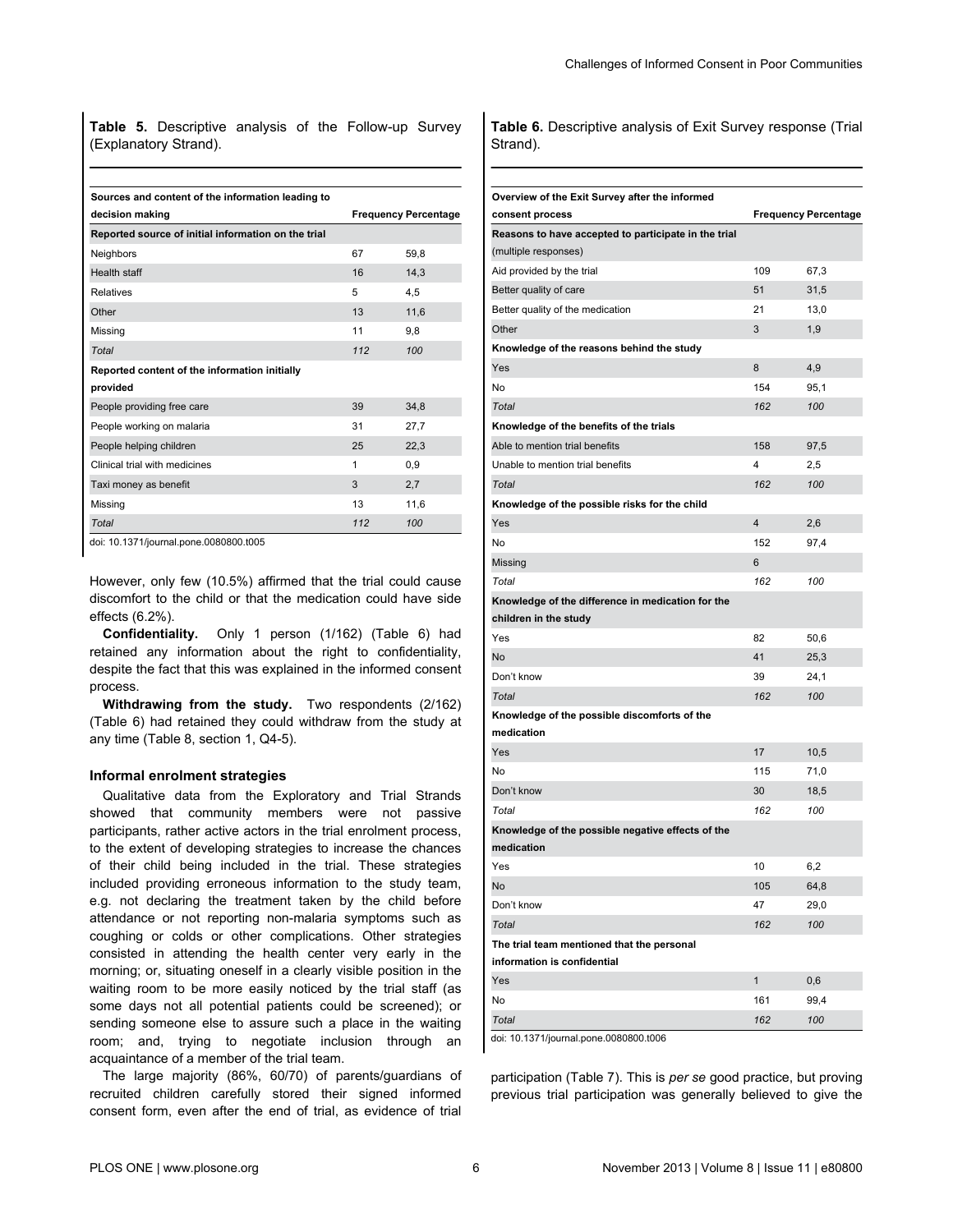<span id="page-6-0"></span>**Table 7.** Descriptive analysis of the Follow-up Survey responses of caregivers of children recruited in the trial (Trial Strand).

| Overview topics from the Follow-up Survey   |              | <b>Frequency Percentage</b> |
|---------------------------------------------|--------------|-----------------------------|
| Aim of the trial according to participants  |              |                             |
| To compare different medication             | 7            | 10,0                        |
| To improve the child's health               | 15           | 21,4                        |
| Providing aid                               | 40           | 57,1                        |
| Do not know                                 | 8            | 11,4                        |
| Total                                       | 70           | 100                         |
| Children experiencing problems during trial |              |                             |
| Yes                                         | 0            | 0                           |
| No                                          | 70           | 100                         |
| Total                                       | 70           | 100                         |
| Awareness of possibility of leaving trial   |              |                             |
| Yes                                         | 2            | 3                           |
| No                                          | 68           | 97                          |
| Total                                       | 70           | 100                         |
| Considering drop-out during the trial       |              |                             |
| Yes                                         | 0            | 0                           |
| No                                          | 70           | 100                         |
| Total                                       | 70           | 100                         |
| Person signing the informed consent form    |              |                             |
| Mother                                      | 63           | 90,0                        |
| Father                                      | 3            | 4,3                         |
| Other                                       | 3            | 4,3                         |
| Missing                                     | $\mathbf{1}$ | 1,4                         |
| Total                                       | 70           | 100                         |
| Literacy                                    |              |                             |
| Illiterate (not able to read)               | 9            | 12,9                        |
| Literate (able to read)                     | 60           | 85,7                        |
| Missing                                     | 1            | 1,4                         |
| Total                                       | 70           | 100                         |
| Obtaining more information on consent from  |              |                             |
| relatives                                   |              |                             |
| Yes                                         | 6            | 8,6                         |
| No                                          | 64           | 91,4                        |
| Total                                       | 70           | 100                         |
| Still have the informed consent form        |              |                             |
| Yes                                         | 60           | 85,7                        |
| No                                          | 10           | 14,3                        |
| Total                                       | 70           | 100                         |
| Received money from research team           |              |                             |
| Yes                                         | 70           | 100                         |
| No                                          | 0            | 0                           |
| Total                                       | 70           | 100                         |
| Use of 'taxi money'                         |              |                             |
| Food                                        | 63           | 90,0                        |
| Article of clothing                         | 15           | 21,4                        |
| Transport                                   | $\mathbf{1}$ | 1,4                         |

## **Table 7 (continued).**

| Overview topics from the Follow-up Survey        |    | <b>Frequency Percentage</b> |
|--------------------------------------------------|----|-----------------------------|
| Care                                             | 1  | 1,4                         |
| Total                                            | 70 | 100                         |
| Perception of Centre Muraz (multiple options)    |    |                             |
| Institution providing aid                        | 50 | 71.4                        |
| Institution providing health care                | 13 | 18,6                        |
| Institution providing free-of-charge health care | 5  | 7,1                         |
| Research institution                             | 2  | 2,9                         |
| Total                                            | 70 | 100                         |
| Perception of Centre Muraz (forced choice)       |    |                             |
| Institution providing aid                        | 65 | 92,9                        |
| Institution providing health care                | 67 | 95,7                        |
| Institution providing free-of-charge health care | 59 | 84,3                        |
| Research institution                             | 21 | 30,0                        |
| Total                                            | 70 | 100                         |

doi: 10.1371/journal.pone.0080800.t007

former participants a higher chance of enrolment in future trials or to allow them to benefit from free-of-charge routine health care after the trial.

# **Discussion**

The process of informed consent translates the ethical principle of respect for persons into practice and is founded on three main principles, namely information, comprehension and voluntariness [[5](#page-8-0)]. Patients and/or their parents or guardians should be provided with clear, complete and balanced information on the proposed clinical trial so that they can freely decide on their participation. Failing to do so would open the door to potential abuse and malpractice. Nevertheless, besides the information received during the consent process, other factors can influence the patient's or parent's decision. Clearly, in the low-income setting where this study was carried out, most parents were aware of the ongoing trial and wanted their child to be enrolled before having received any information from the research team; rather, based on the information circulating in their community. This means that the decision to participate in the trial *preceded* the informed consent process, and was not necessarily dependent on the type and quality of the information provided by the study team, with the risk of biasing the consent process. This does not necessarily imply that the information provided during the informed consent process was inconsequential in influencing decision-making as it could have helped the parents confirm their pre-existing intentions. It is, nevertheless, clear that such decisions were often guided by additional factors and motives unrelated to the trial's purposes, e.g. free and better quality health care and reimbursement of travel expenses.

Another element potentially biasing the informed consent procedure was the lack of understanding of trial procedures among potential participants or their parents/guardians. Only a small percentage of parents retained key aspects of the trial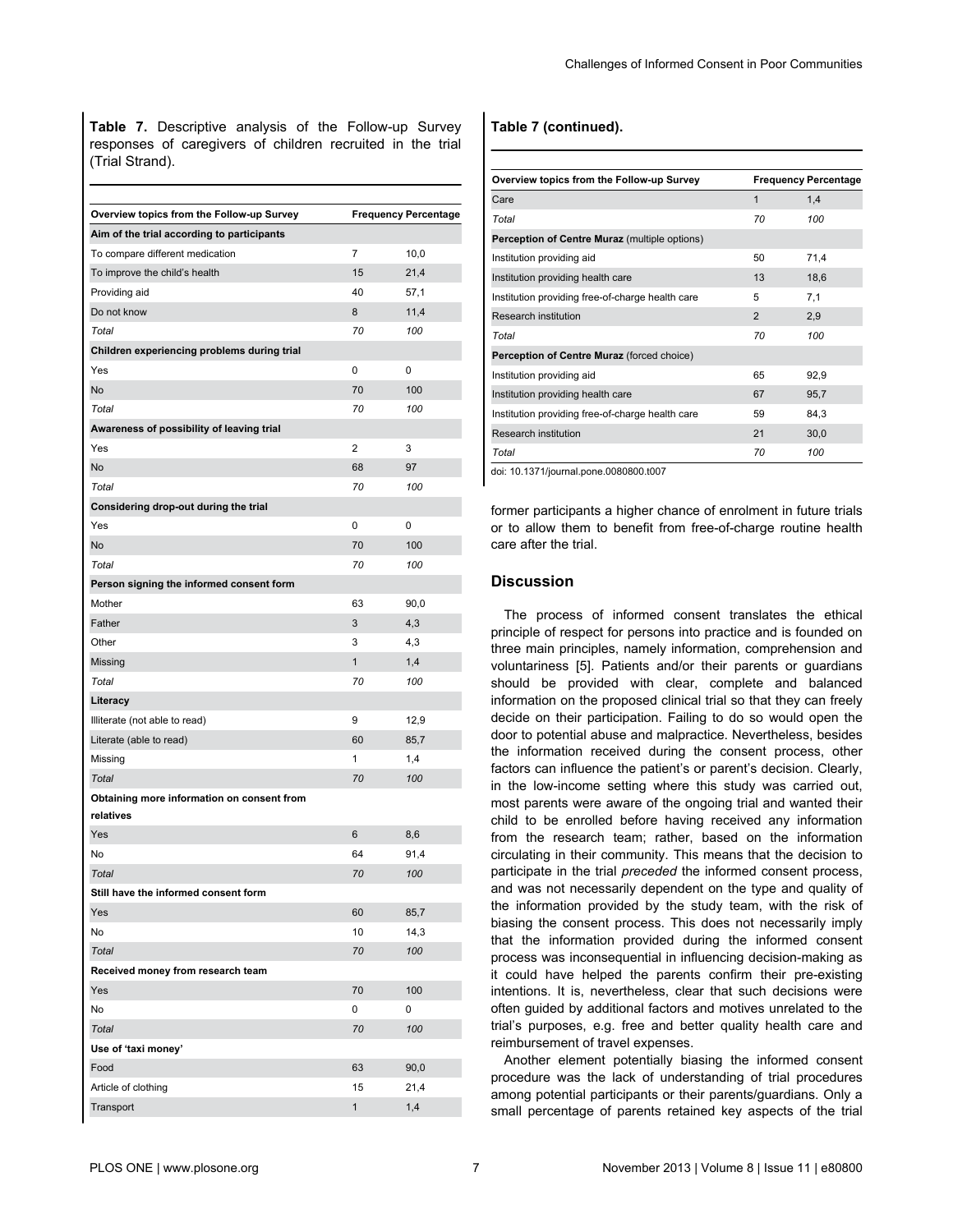<span id="page-7-0"></span>**Table 8.** Quotes illustrating qualitative findings (Exploratory and Trial Strands).

#### **1. Key Information conveyed during informed consent process**

Q1. This is research study is being done to learn more about the treatment of malaria. We are carrying out a research study to compare different medicines for the treatment of mild malaria (Malactres Patient Information Sheet). Q2. With this study we want to find out their efficacy and safety and also see if he

parasite is resistant to them (Malactres Patient Information Sheet).

Q3. The study medicine that your child will receive will be determined by a process of randomization. Randomization means that your child will receive by a study nurse one of the 2 medicines studied by chance (Malactres Patient Information Sheet).

Q4. Your child's participation in this study is completely voluntary. If you decide that you do not want to participate in the study or decide to withdraw your child from the study at any time and for any reason, this will not affect your child's care at the outpatient department, where standard care for all medical problems is available. During the study, you will be informed promptly of any new information that may influence your willingness to continue participation in the study. Q5. Should you decide to withdraw your child from the study before your child has finished the course of study medicines, then your child will receive the local standard treatment for malaria from the study team, but after the standard treatment has been given, medical care will no longer be provided by the study team. If the child is withdrawn from the study after completion of the course of study medicines, then no further care will be provided by the study team (Malactres Patient Information Sheet).

#### **2. Research as Aid**

Q6. People know we are poor, so they help us' [Interview participating mother] Q7. The doctors know that we do not have the money to treat our children so they treat them free of charge'. [Interview participating mother]

#### **3. REPORTED REASONS FOR TRIAL PARTICIPATION**

Q8. The doctors of the Centre Muraz take the child's blood and check if he really has malaria while the others only ask what is wrong with the child' [Informal conversation with participating mother].

Q9. When the other doctors give my children medication, two days later the disease starts again. That's why I wanted the team of Muraz to treat him" [Informal conversation with participating mother].

#### **4. Strategies for trial enrolment**

Q10. When I got to the health centre, I didn't know I shouldn't have told the doctors that I had already given some medication to my child. Had I known that they refused to enrol my child for that I would never have told them" [Interview with mother of a non-recruited child].

#### **5. Perception of the trial in The community**

Q11. I had received information on the work from women who came from the health centre with their children. They told me that someone was treating children free-of-charge' [FGD. Mother of a non-recruited child]

Q12. I heard women say that there were people at the health centre who treat children free-of-charge, so I went' [Informal conversation with mothers of recruited children].

doi: 10.1371/journal.pone.0080800.t008

procedures (i.e. main research aim, randomization, and the right to confidentiality) even when the questions were asked immediately after the informed consent procedure. It is possible that the apparent lack of understanding could be less of a problem of comprehension than of voluntariness or free decision-making, as it can be partially due to participants' lack

of interest in understanding the trial procedures in relation to the offered and/or perceived benefits. In addition, the clinical trial was a low-risk study as the study treatments corresponded to the recommended first line treatments, possibly explaining the little concern parents/guardians had over the potential risks. Parents'/guardians' attitude towards a trial with a potentially higher risk, e.g. a phase II trial, may be different.

In Burkina Faso, user-fees are required for malaria diagnosis and treatment, with no waiver for special categories of patients such as children under 5 years of age or pregnant women. Accordingly, malaria treatment can constitute a considerable financial strain for low-income households, especially during the malaria season. The provision of free-of-charge care as well as the accurate follow-up offered to the child after initial treatment made study participation attractive, to the point that 70,4% of the parents of recruited children had actively tried to have their child included in the trial. These factors imply a different way of interpreting trial participants' role, namely as people *acting* upon the availability of the trial and not as *passive* participants being guided through an informed consent process. However, while practices such as early morning attendance to the health centre or trying to negotiate inclusion through an acquaintance in the clinical trial team would not increase the individual risk, providing erroneous information on previous symptoms, including those of severe malaria, may do so. The question remains whether the informed consent process in this setting fully achieves its objectives.

The common and understandable wish of potential trial participants to be recruited in a clinical trial to benefit of the service offered, particularly for the socio-economically disadvantaged households, leads to a need for improved strategies to make the informed consent process more effective. This, however, is more easily said than done as the research team provided extensive information (in the local language) on the research and answered any questions the parents/guardians may have asked.

The reputation of/trust in the research team and the perception of aid probably played a major role in decisionmaking. It is obvious that if the population had not trusted the research team, the recruitment and follow-up rate would have been much lower than observed. Nevertheless, the desire to secure otherwise unavailable good quality health care should not overshadow the fact that children were included in a research project, and not in a humanitarian program, even despite the low risk of the trial.

In conclusion, in a context characterized by socioeconomical vulnerability and poor access to free health care, the process of informed consent does not always accomplish its goal of enabling potential study participants to make a free and informed decision. This information role is somehow anticipated by the community and trial participation may become a strategic action to secure otherwise unavailable health resources leading community members to decide on participation even prior to the informed consent process. Given the direct benefits of trial participation and possible trust in researchers, innovative strategies to ensure a free decisionmaking process are required.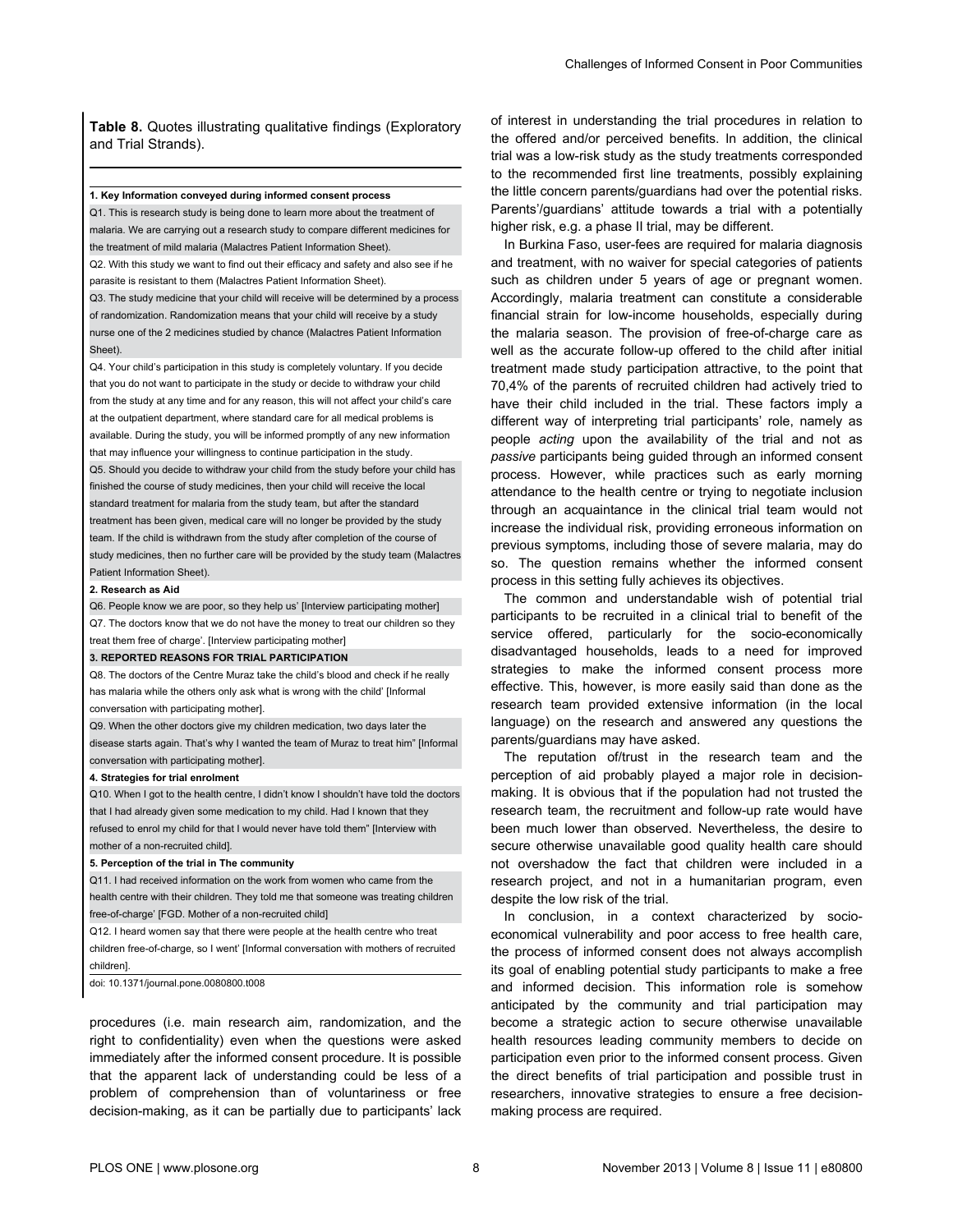## <span id="page-8-0"></span>**Supporting Information**

**Ethics S1. Ethical approval of the Institutional Review Board of the Institute of Tropical Medicine, Antwerp, Belgium Faso.** (PDF)

**Ethics S2. Ethical approval of the Ethics Committee of Centre Muraz, Bobo Dioulasso, Burkina.** (PDF)

**Ethics S3. Informed consent leaflet and form of the MALACTRES trial (English version).** (DOCX)

**Ethics S4. Informed consent leaflet and form of the social sciences study (in French).** (DOCX)

## **Acknowledgements**

We wish to thank all the parents who took part in this research and their children; the Malactres research team (Léa Bonkian,

#### **References**

- 1. European Medicines Agency (2012) Reflection paper on ethical and GCP aspects of clinical trials of medicinal products for human use conducted outside of the EU/EEA and submitted in marketing authorisation applications to the EU Regulatory Authorities
- 2. Levinson DR (2010) Challenges to FDA's ability to monitor and inspect foreign clinical trials. Department of Health and Human Services, Office of Inspector General. OEI-01-08-00510 .
- 3. Dolgin E (2010) African networks launch to boost clinical trial capacity. Nat Med 16: 8. doi:[10.1038/nm0110-8a](http://dx.doi.org/10.1038/nm0110-8a). PubMed: [20057398](http://www.ncbi.nlm.nih.gov/pubmed/20057398).
- 4. The Nuremberg code (1947). JAMA 276: 1691.
- 5. the National Commission , for the Protection of Human Subjects of Biomedical and Behavioural Research (1979) Belmont Report. Ethical Principles and Guidelines for the Protection of Human Subjects of Research.
- 6. World Medical Association (2013) Declaration of Helsinki on 'Ethical Principles for Medical Research Involving Human Subjects'. Adopted by the 18th World. Helsinki, Finland: Medical Association General Assembly, June 1964, and last amended in by the 64<sup>th</sup> World Medical Association General Assembly in Fortaleza, Brazil: October 2013. Last accessed on 30<sup>th</sup> October 2013 at [http://www.wma.net/en/](http://www.wma.net/en/30publications/10policies/b3/) [30publications/10policies/b3/](http://www.wma.net/en/30publications/10policies/b3/).
- 7. Council Nuffieldof Bioethics (2002) The ethics of research related to healthcare in developing countries. London, UK. Available [http://](http://www.nuffieldbioethics.org/research-developing-countries) [www.nuffieldbioethics.org/research-developing-countries](http://www.nuffieldbioethics.org/research-developing-countries). Accessed 30th October 2013.
- 8. CIOMS (2002) International Ethical Guidelines for Biomedical Research Involving Human Subjects, prepared by the Council for International Organizations of Medical Sciences, Geneva, Switzerland. Available [http://www.cioms.ch/publications/guidelines/](http://www.cioms.ch/publications/guidelines/guidelines_nov_2002_blurb.htm) [guidelines\\_nov\\_2002\\_blurb.htm.](http://www.cioms.ch/publications/guidelines/guidelines_nov_2002_blurb.htm) Accessed 30<sup>th</sup> October 2013.
- 9. Unguru Y, Sill AM, Kamani N (2010) The experiences of children enrolled in pediatric oncology research: implications for assent. Pediatrics 125: 876-883. doi:[10.1542/peds.2009-2317.](http://dx.doi.org/10.1542/peds.2009-2317) PubMed: [20385637.](http://www.ncbi.nlm.nih.gov/pubmed/20385637)
- 10. Nabulsi M, Khalil Y, Makhoul J (2011) Parental attitudes towards and perceptions of their children's participation in clinical research: a developing-country perspective. J Med Ethics 37: 420-423. doi: [10.1136/jme.2010.035899.](http://dx.doi.org/10.1136/jme.2010.035899) PubMed: [20713534.](http://www.ncbi.nlm.nih.gov/pubmed/20713534)
- 11. Sibley A, Sheehan M, Pollard AJ (2012) Assent is not consent. J Med Ethics 38: 3. doi[:10.1136/medethics-2011-100317](http://dx.doi.org/10.1136/medethics-2011-100317). PubMed: [22174366](http://www.ncbi.nlm.nih.gov/pubmed/22174366).
- 12. Wilkinson D (2012) Dissent about assent in paediatric research. J Med Ethics 38: 2. doi[:10.1136/medethics-2011-100242](http://dx.doi.org/10.1136/medethics-2011-100242). PubMed: [22048854](http://www.ncbi.nlm.nih.gov/pubmed/22048854).

Lingani Moussa, Yerbanga Isidore, Nana Louis Arnaud, Tamboula Issiaka, Zampa Odile, Rouamba Issé, Dissa Moussa, Guiguemde Seydou, Semde Barthelemy, Sanou Roger, Millogo Niama, Yaméogo Zalissa, Ouédraogo Rose Helène); Annette Erhart and Tom Koyen at the Institute of Tropical Medicine in Antwerp. The work was made possible thanks to the strong support of the Institut de Recherche en Sciences de la Santé (IRSS/DRO/Centre Muraz) and the trust of the authorities of the Regional Direction of health of Haut Bassin and the health district of Dafra.

## **Author Contributions**

Conceived and designed the experiments: KPG LPT RMR HT. Performed the experiments: LPT KPG NR ID YC KB. Analyzed the data: LPT KPG. Contributed reagents/materials/analysis tools: LPT KPG. Wrote the manuscript: LPT RMR KPG. Reviewed and edited the paper: HT UDA CG SD SH JM.

- 13. Baines P (2011) Assent for children's participation in research is incoherent and wrong. Arch Dis Child 96: 960-962. doi:[10.1136/adc.](http://dx.doi.org/10.1136/adc.2011.211342) [2011.211342](http://dx.doi.org/10.1136/adc.2011.211342). PubMed: [21775300](http://www.ncbi.nlm.nih.gov/pubmed/21775300).
- 14. Dixon-Woods M, Angell EL (2009) Research involving adults who lack capacity: how have research ethics committees interpreted the requirements? JME 35: 377-381. PubMed: [19482983](http://www.ncbi.nlm.nih.gov/pubmed/19482983).
- 15. Gainotti S, Fusari Imperatori S, Spila-Alegiani S, Maggiore L, Galeotti F et al. (2010) How are the interests of incapacitated research participants protected through legislation? An Italian study on legal agency for dementia patients. PLOS ONE 5: e11150. doi[:10.1371/](http://dx.doi.org/10.1371/journal.pone.0011150) [journal.pone.0011150](http://dx.doi.org/10.1371/journal.pone.0011150). PubMed: [20585400](http://www.ncbi.nlm.nih.gov/pubmed/20585400).
- 16. Lidz CW, Appelbaum PS; Lidz CW, Appelbaum PS (2007) The therapeutic misconception: problems and solutions. Med Care 40: 55-63. PubMed: [12226586](http://www.ncbi.nlm.nih.gov/pubmed/12226586). 17. . PubMed: 12226586
- 17. Mitka M (2007) Aiding emergency research aim of report on exceptions to informed consent. JAMA 298: 2608-2609. doi[:10.1001/jama.](http://dx.doi.org/10.1001/jama.298.22.2608) [298.22.2608](http://dx.doi.org/10.1001/jama.298.22.2608). PubMed: [18073353](http://www.ncbi.nlm.nih.gov/pubmed/18073353).
- 18. Paradis C, Phelan MP, Brinich M (2010) A pilot study to examine research subjects' perception of participating in research in the emergency department. JME 36: 580-587.
- 19. Brierley J, Larcher V (2011) Emergency research in children: options for ethical recruitment. JME 37: 429-432. PubMed: [21345861.](http://www.ncbi.nlm.nih.gov/pubmed/21345861)
- 20. Bosk CL (2002) Obtaining voluntary consent for research in desperately ill patients. Med Care 40: 64-68. PubMed: [12226587.](http://www.ncbi.nlm.nih.gov/pubmed/12226587)
- 21. Kuehn BM (2011) Patients' unrealistic hopes for cancer trial benefits may hinder consent. JAMA 305: 1186-1187. doi[:10.1001/jama.](http://dx.doi.org/10.1001/jama.2011.317) [2011.317.](http://dx.doi.org/10.1001/jama.2011.317) PubMed: [21427367.](http://www.ncbi.nlm.nih.gov/pubmed/21427367)
- 22. Behrendt C, Golz T, Roesler C, Bertz H, Wunsch A (2011) What do our patients understand about their trial participation? Assessing patients' understanding of their informed consent consultation about randomised clinical trials. JME 37: 74-80.
- 23. Fitzgerald DW, Marotte C, Verdier RI, Johnson WD Jr., Pape JW (2002) Comprehension during informed consent in a less-developed country. Lancet 360: 1301-1302. doi:[10.1016/S0140-6736\(02\)11338-9](http://dx.doi.org/10.1016/S0140-6736(02)11338-9). PubMed: [12414207.](http://www.ncbi.nlm.nih.gov/pubmed/12414207)
- 24. Nakkash R, Makhoul J, Afifi R (2009) Obtaining informed consent: observations from community research with refugee and impoverished youth. JME 35: 638-643. PubMed: [19793946.](http://www.ncbi.nlm.nih.gov/pubmed/19793946)
- 25. Chaisson LH, Kass NE, Chengeta B, Mathebula U, Samandari T (2011) Repeated assessments of informed consent comprehension among HIV-infected participants of a three-year clinical trial in Botswana. PLOS ONE 6: e22696. doi[:10.1371/journal.pone.0022696](http://dx.doi.org/10.1371/journal.pone.0022696). PubMed: [22046230.](http://www.ncbi.nlm.nih.gov/pubmed/22046230)